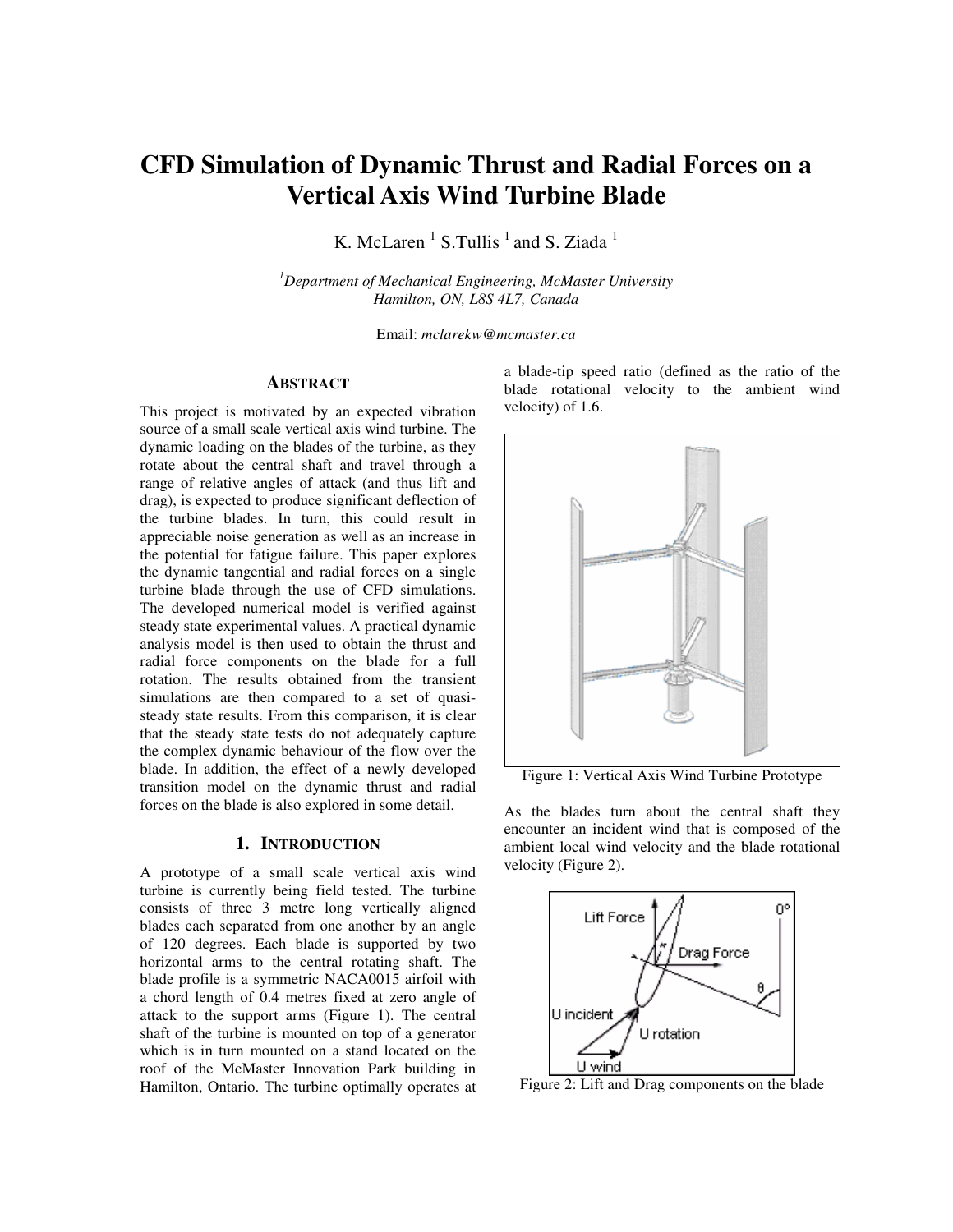This incident wind velocity generates lift and drag forces on the blades, which can be decomposed into a thrust force and a radial force on the turbine arms. It is important to note that in this paper lift is defined as the force perpendicular to  $U_{wind}$  and drag is defined as the force parallel to  $U_{wind}$ .

As the blades complete a full circuit around the central shaft, the incident velocity is expected to vary by  $\pm$  50% of the mean value while the relative angle of attack is expected to vary by roughly +40°. Due to these fluctuations, it is evident that the thrust and radial forces will also vary in time resulting in cyclic loading and unloading on the blades, and as a result, the turbine. As a further complication, it is expected that the passing of the upstream blades will result in the formation of vortices which may impinge on the downstream blades. Additionally, a decrease in flow momentum on the downwind side of the turbine is expected as a result of momentum extraction by the upstream blades.

#### **2. NUMERICAL MODEL**

The two dimensional numerical domain was designed to simulate the conditions that the turbine blade operates in. A small rotating domain 7.0 metres in diameter was contained within a large stationary rectangular domain 20 metres in height by 35 metres in length. A single turbine blade was then located within the rotating domain at a radius of 1 metre from the axis of rotation (Figure 3).



Figure 3: Numerical Domain showing the single blade located in the rotating subdomain

Symmetry conditions were used on the two sides of the entire domain. The inlet flow condition was fixed at  $U_{wind} = 26.25$  m/s normal to the boundary, with turbulent intensity of 1%. The outlet of the stationary domain was set at an average static pressure of 1 atm. The upper and lower surfaces of the domain were set as openings also with an average static pressure of 1 atm. The surface of the blade was modelled as a

smooth no-slip surface. A sliding mesh interface was set at the boundary of the rotating and stationary domains. The diameter of the rotating domain was selected such that the refined mesh surrounding the blade remained with the blade during a full rotation. The rotational velocity of the small rotating domain was set at 39.375 rad/s. The initial conditions in the entire domain were the same as the inlet conditions.

Turbulence was modelled using the Shear Stress Transport (SST) turbulence model which employs the k-ω model near the blade and the k-ε model away from the blade [1]. All simulations were performed with ANSYS-CFX Version 10.0 [2].

The model was validated using a test case matching the static wind tunnel results of a NACA0015 airfoil performed by Sheldahl and Klimas [3]. Figures 4 and 5 plot the experimentally obtained lift and drag coefficient data [3] against the numerical simulation results. The numerical results appear to match the experimental data well.



Figure 4: Validation of the model without transition: comparison with static wind tunnel lift results of a NACA0015 airfoil



Figure 5: Validation of the model without transition: comparison with static wind tunnel drag results of a NACA0015 airfoil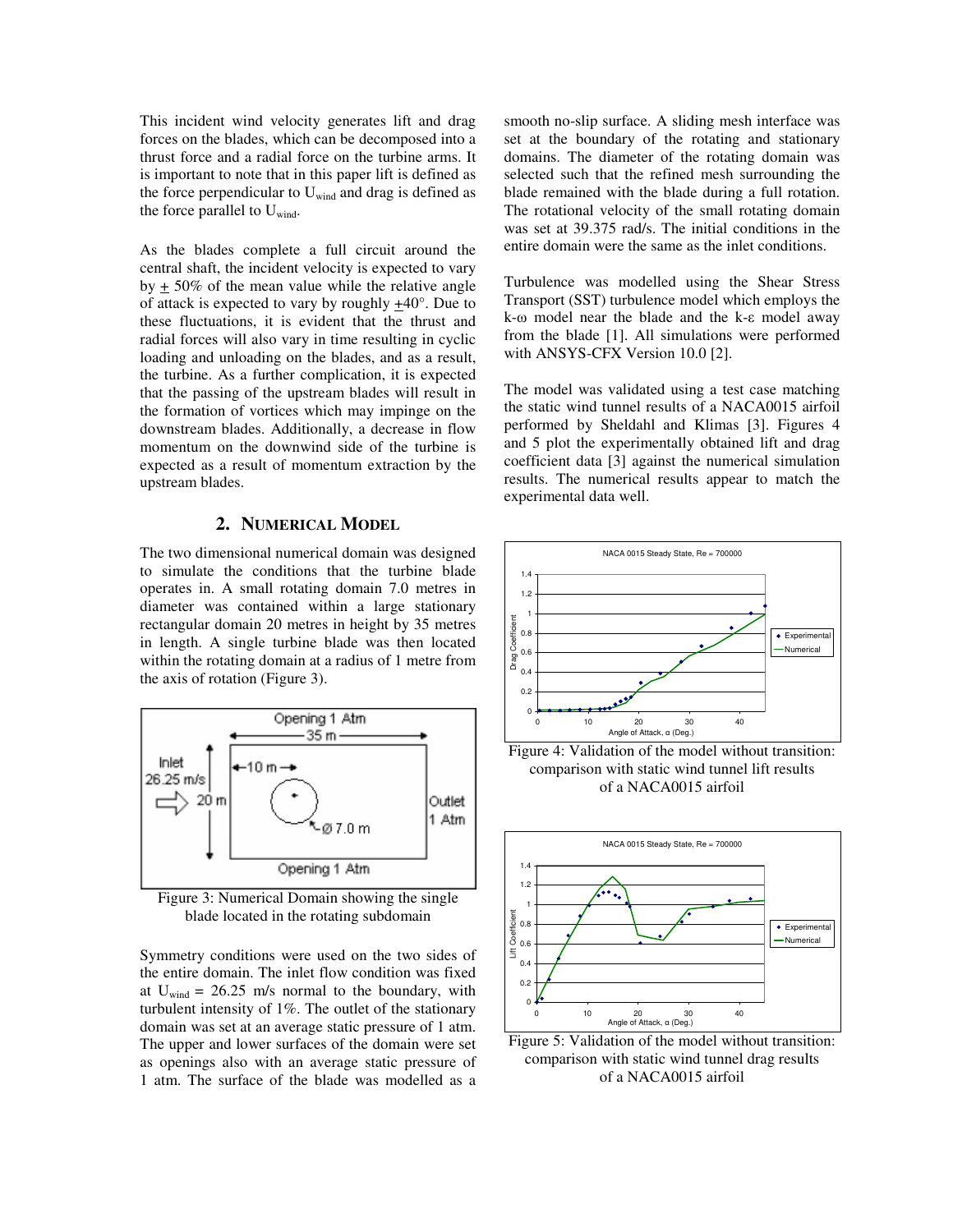In an effort to improve upon the above numerical results a γ-θ transition model was employed in order to account for the transition from laminar to turbulent flow along the blade [4]. This involves solving an additional transport equation for intermittency, γ, as well as a transport equation for the transition onset Reynolds number,  $Re_\theta$ . This had the negative effect of increasing the computational time considerably.

As can be seen from Figures 6 and 7 this resulted in an improved prediction of the onset of stall. Unfortunately, the solver was unable to converge over the range of  $\alpha = 18^{\circ}$  to  $\alpha = 21^{\circ}$ , which for the purpose of this paper will be defined as the 'stall region'.



Figure 6: Validation of the model with transition: comparison with static wind tunnel lift results of a NACA0015 airfoil



Figure 7: Validation of the model with transition: comparison with static wind tunnel drag results of a NACA0015 airfoil

This behaviour is believed to be caused by the following mechanism. Due to a hysteresis effect within the stall region, the experimental lift coefficient obtained while increasing the angle of attack is different from that obtained while

decreasing the angle of attack. This is despite providing ample time for the flow to reach a steady state. As such, it can be concluded that two independent flow modes exist within the stall region. It is postulated that as a result of this phenomenon, the solver is unable to converge upon a single steady state solution within this region. However, since the flow history is well defined in a dynamic test case, the model is expected to converge to a single solution for a transient simulation. This phenomenon is further explored by means of the dynamic simulation, both with and without the  $\gamma$ -θ transition model.

## **3. RESULTS**

For the transient simulations, a time step of 1.108 E-03 seconds, equivalent to a solution every  $\theta = 2.5^{\circ}$  of blade rotation, was used. This produces small angle of attack changes between time steps and is slightly less than  $1/10^{th}$  the nominal time taken for a "parcel" of air to flow from the blade leading edge to trailing edge. A Second-Order Backward Euler time advancement scheme was used.

The results of the dynamic simulation *without the use of the transition model* are shown in Figures 8 and 9. Five full rotations ( $\theta = 0^\circ$  to  $\theta = 1800^\circ$ ) were calculated to ensure the effects of the initial conditions were no longer significant and to give time for the wake of the blade on its upwind passes to be convected across the turbine diameter. From these figures it is evident that some minor differences exist in the first rotation due to start-up behaviour, while the solution for the second and third rotations are nearly identical. Furthermore, it was observed that there were no appreciable changes in data obtained beyond the third rotation, and as such, data from the fourth and fifth rotations were omitted from these figures for the sake of clarity.



Figure 8: Drag force for three revolutions of the transient simulation without transition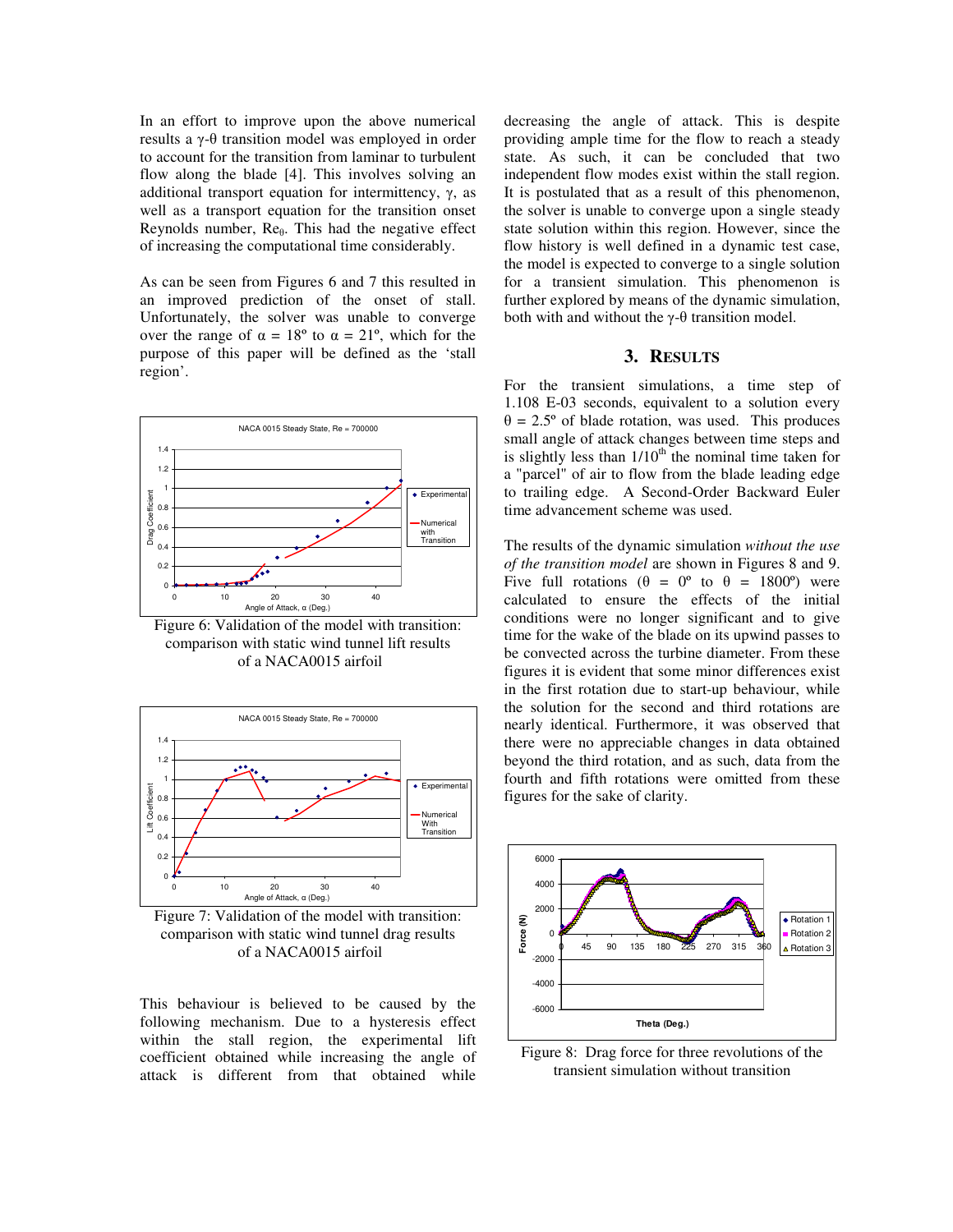

Figure 9: Lift force for three revolutions of the transient simulation without transition

In a similar manner, Figures 10 and 11 present the results of the dynamic simulation *with the transition model* applied. Once again, five full rotations were simulated. However, as for the previous dynamic simulation, only the data from the first three rotations has been presented for the sake of clarity. As was observed in the case where no transition model was applied, there are some differences in the data obtained for the first rotation due to the effect of the initial conditions. All subsequent analysis was performed on the data from the third revolution of the dynamic simulations.



Figure 10: Drag force for three revolutions of the transient simulation with transition



Figure 11: Lift force for three revolutions of the transient simulation with transition

By comparison of Figures 8 and 9 to Figures 10 and 11 respectively, it is clear that some significant differences exist in the drag and lift data, depending on whether the transition model is used or not.

Due to the complexity of the flow in the dynamic test cases, as well as the changing incident flow velocity and relative angle of attack, it is difficult to compare these results to steady state results. For example, Figure 12 shows the velocity vectors around the blade at  $\theta = 210^{\circ}$ . It is at this location that the vortex produced by the blade on its upstream pass impinges upon the blade on its downstream pass. It is evident that the complexity of the flow at this location has considerable effects on the lift and drag profiles obtained from the dynamic results.



Figure 12: Flow over the blade at  $\theta = 210^{\circ}$  shown with velocity vectors (both length and colour of the vectors are proportional to the velocity magnitude)

Figures 13 and 14 show the thrust and radial forces on the blade generated from the transient simulations *without the transition model* in comparison to those obtained for an equivalent angle of attack at steady state.



Figure 13: Dynamic thrust force as a function of blade position without transition. Also plotted is the thrust force based on a steady state assumption of the flow over the blade at these blade positions.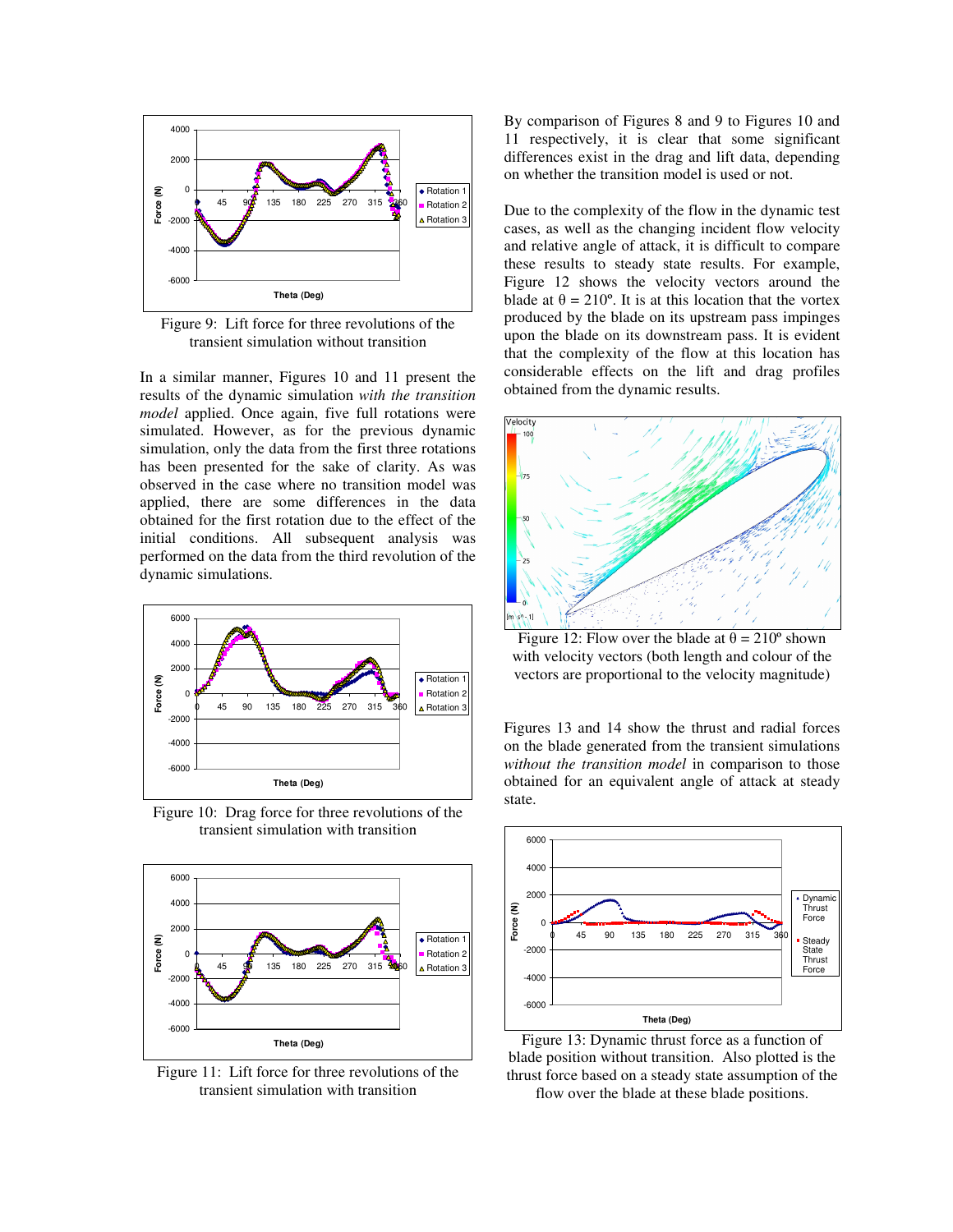

Figure 14: Dynamic radial force as a function of blade position without transition. Also plotted is the radial force based on the steady state assumption

Similarly, Figures 15 and 16 are the thrust force and radial force on the blade generated from the transient simulations *with the transition model* applied, once again compared to the steady state approximation.



Figure 15: Dynamic thrust force as a function of blade position with transition. Also plotted is the thrust force based on the steady state assumption



Figure 16: Dynamic radial force as a function of blade position with transition. Also plotted is the radial force based on the steady state assumption

It is important to note that the steady state simulation results were modified to account for the change in incident velocity but were not modified to account

for any reduction in flow momentum through the turbine. This data indicates that while the steady state data is useful in obtaining an idea of the thrust and radial forces, the dynamic effects of the motion of the turbine play a significant role in determining these values.

Both with and without the transition model applied, it can clearly be seen that the radial forces are far greater than the thrust forces that produce the turbine power output. Furthermore, direct comparison of the dynamic simulation with and without the transition model indicates that despite the fact that the overall trend of the data is the same, the transition model has a noticeable effect on the thrust and radial forces on the blade (Figures 17 and 18).



Figure 17: Dynamic thrust force as a function of blade position with and without transition



Figure 18: Dynamic radial force as a function of blade position with and without transition

# **4. CONCLUSIONS**

A numerical model for a NACA0015 airfoil has been developed and successfully validated against steady flow experimental data. The simulation results indicate that the steady state approximation of the dynamic flow behaviour predicts the general trends and relative magnitudes effectively, but is unable to fully capture the complexity of the flow. The results also indicate that the majority of the lift and drag